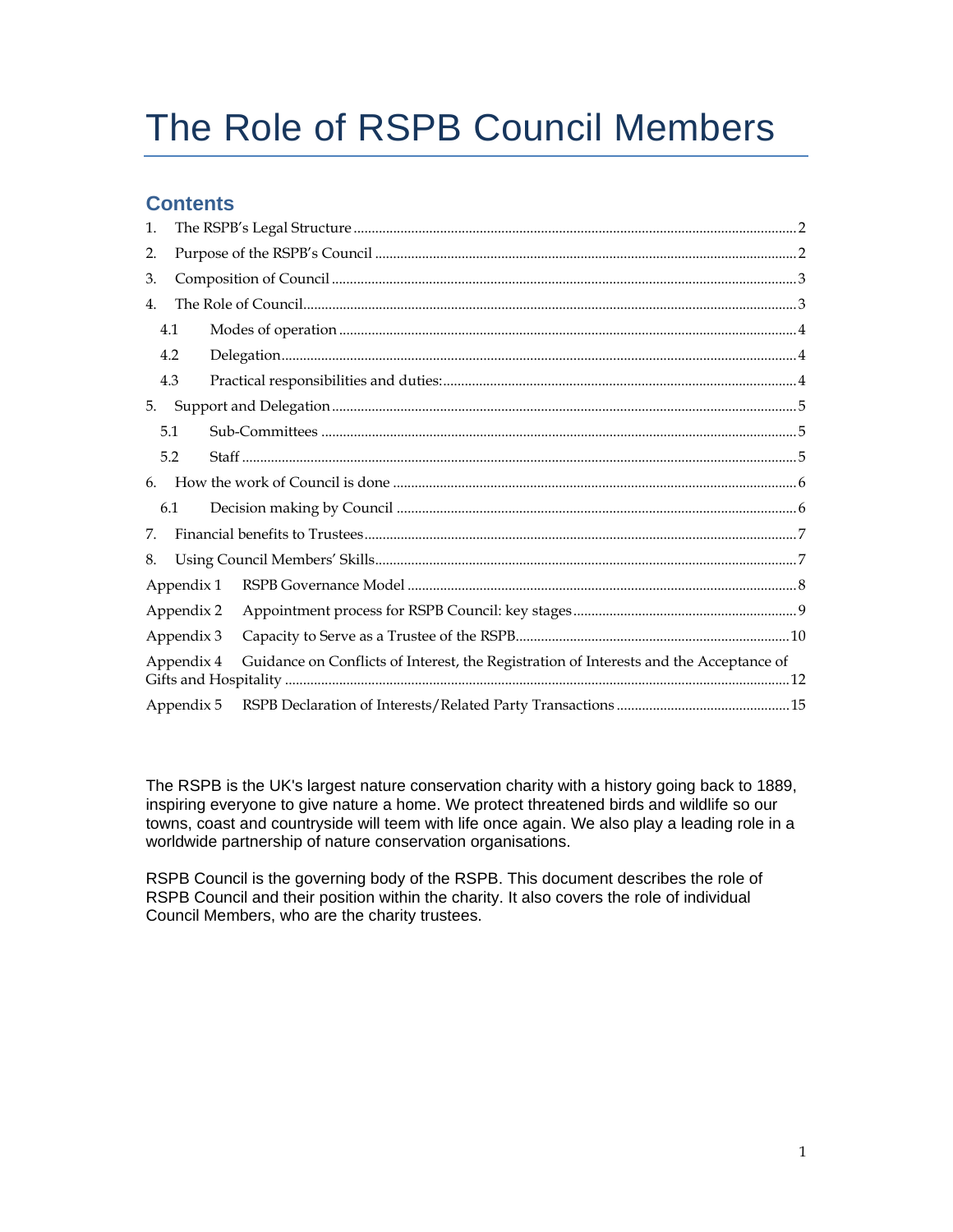# **1. The RSPB's Legal Structure**

The RSPB is a non-statutory corporation, incorporated by Royal Charter. As a chartered corporation, the RSPB can do anything that an ordinary individual can do unless it is restricted explicitly or implicitly by the RSPB's Charter and Statutes (its governing document) or by law.

The RSPB's Charter was originally granted in 1904 and, together with the Statutes, provides the rules under which the RSPB operates. Supplemental Charters were granted by Her Majesty the Queen in 1957 and 1996. Amendments to the statutes were approved by the Privy Council in 2010. A new Supplemental Charter and amendments to the statutes were granted by Her Majesty the Queen in Council in July 2014.

The RSPB does not 'belong' to the members in the sense that a company with a share capital belongs to its members. The financial and other contributions from members are donations freely made to a charity and do not confer on the membership any rights of 'ownership'.

The RSPB is also a registered charity, which brings it within the orbit of legislation that regulates the activities of charities. Its charitable status is conditional upon the Society acting for the public benefit. Our principal charity regulator is the Charity Commission for England and Wales (registration number: 207076), but, as charity law is devolved, we must also comply with charity legislation in Scotland and Northern Ireland and with the requirements of the Office of the Scottish Charity Regulator (OSCR) (registration number: SCO37654) and the Charity Commission for Northern Ireland. The charity is also subject to various other regulators, including HMRC.

The RSPB's commercial activities are undertaken by its wholly-owned trading subsidiary, RSPB Sales Limited, and all profits are donated under Gift Aid to the RSPB. The principal activity of the company is the sale of goods by mail order and through retail outlets. The RSPB also has a number of other subsidiaries established for specific purposes, as shown in its accounts, which are publicly available on the RSPB website or via the Charity Commission.

The RSPB has global operations with nature reserves located across all four countries of the UK, programmes of work in UK Overseas Territories, and species and habitat recovery work around the world. The RSPB's main headquarters is in Sandy, Bedfordshire, with country headquarters for Scotland, Northern Ireland and Wales in Edinburgh, Belfast and Cardiff; and regional offices in England, Scotland and Wales.

The RSPB is the UK Partner organisation of BirdLife International, which is a charity and a company limited by guarantee, of which the RSPB is a director. BirdLife International is the global partnership of conservation organisations that strive to conserve birds, their habitats and global biodiversity, working with people towards sustainability in the use of natural resources.

# **2. Purpose of the RSPB's Council**

The Council is the ultimate controlling body of the RSPB. Council has responsibility for directing the affairs of the organisation, ensuring it is solvent, well-run, compliant with the law and its governing document, and delivering the outcomes for which it was set up.

Members of RSPB Council are the RSPB's "charity trustees", defined in the Charities Act 2011 as "the persons having the general control and management of the administration of the charity", which makes them subject to the legal duties assigned to charity trustees by law. Throughout this document the members of the Council are referred to as "the Trustees".

The Trustees are answerable to the charity regulators and the High Court in regard to the conduct of the RSPB's affairs in accordance with charity law. This includes ensuring that the RSPB's funds are raised and applied for its charitable purposes for the public benefit, wisely used and not squandered or wasted.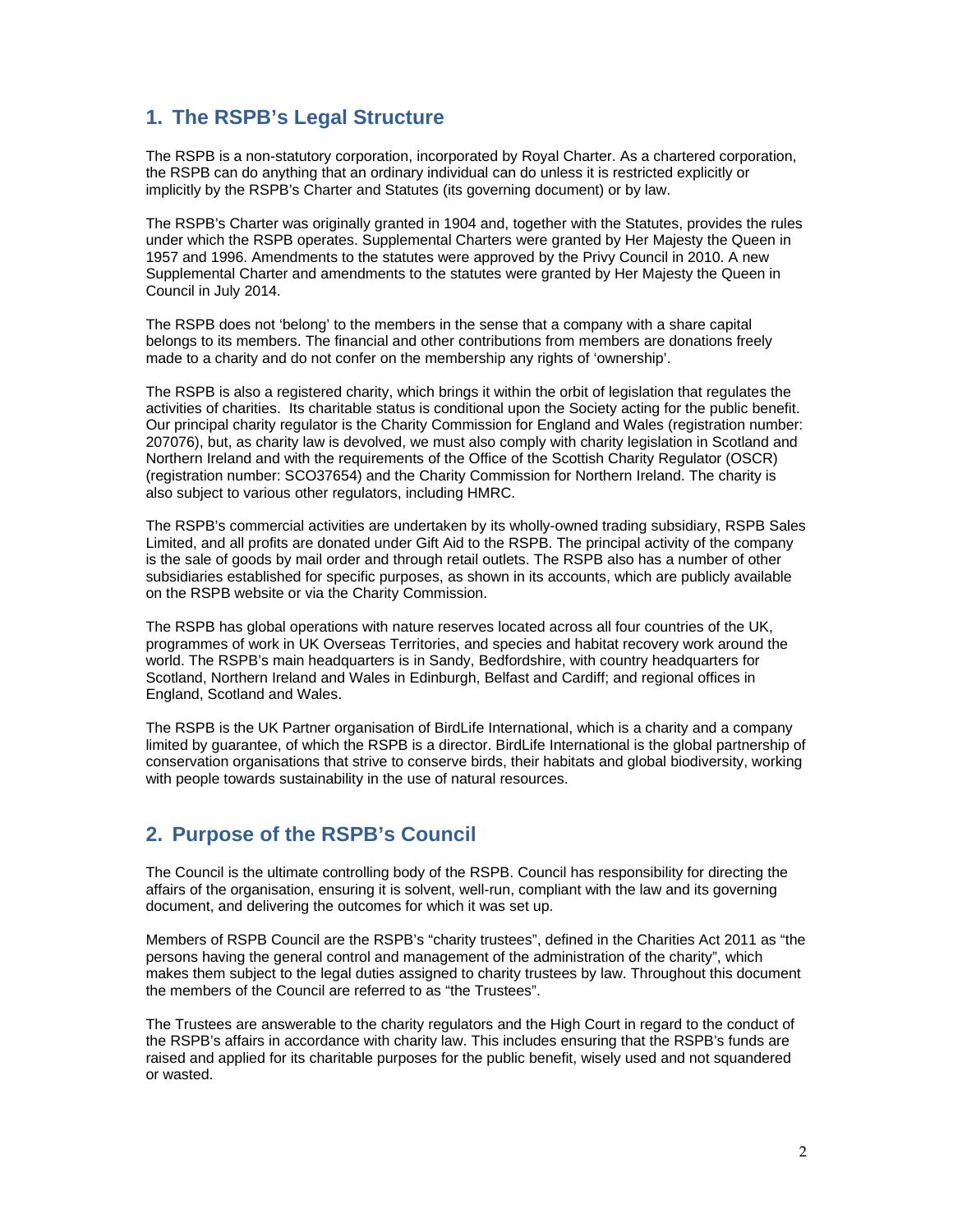The RSPB is a membership charity - its members play a role in the governance of the charity and certain decisions are subject to the approval of the membership. The powers of the membership are specified in the Statutes.

It is important to note that the RSPB, like all registered charities, exists to deliver "public benefit", and therefore the responsibility of Council for the general management and conduct of the RSPB is to the public and not the members. The judge as to whether the Council has properly conducted its affairs is the Attorney General who has the ultimate sanction of withdrawing the RSPB's Charter.

# **3. Composition of Council**

Council comprises a maximum of eighteen persons broadly made up of two categories of Trustees. The first category are those who tend to have specific portfolio responsibilities, and includes the Chairman of Council, the Treasurer, and the Chairmen of the Council Sub-Committees: these trustees are nominated by the Council. The second category, the majority, is comprised of ten trustees nominated either by the membership or else by the Council.

Ideally, the Trustees should come from backgrounds which together cover the range of Council functions and from a geographic and demographic spread. Collectively, the Trustees' contributions include a very wide range of expertise, and emerging requirements are kept under review by the Nominations Committee. In recruiting Trustees the RSPB takes account of whether a person has legal capacity to act as a charity trustee (see Appendix 1).

The Trustees are appointed in accordance with the Statutes. They are nominated either by Council itself or else by members, and formally appointed at the charity's AGM. Council also has the power to co-opt trustees in between AGMs where a vacancy on Council has arisen.

A Trustee holds office from the close of the AGM at which he/she is appointed until the close of the AGM in the fifth year following that of his/her appointment. A person will not normally be eligible to be nominated for a further period in the same office but in exceptional circumstances the Council may resolve that a person may be nominated for a further period not exceeding five years.

# **4. The Role of Council**

Council has a primary duty to ensure the RSPB's effective delivery of its charitable objects for the benefit of the public. Council members do not act in a capacity defined by geography, in ensuring that the Society's charitable resources are deployed most effectively at a global scale. They act as trustees of a charity that operates worldwide, and which derives its legitimacy within UK civil society and within an international, federated partnership for nature conservation. The role of Council is defined in the RSPB Charter and Statutes and its operations reflect the principles of good governance set out in the Charity Governance Code published in July 2017, which can be found online here: https://www.charitygovernancecode.org/en/

Council is responsible:

- for the charity's mission, purpose and values;
- for its legal responsibilities of oversight and stewardship;
- for major decisions about resources, programs, policies and services,
- for ensuring that the impact of the RSPB activities on all its stakeholders is considered and managed.

We see our stakeholders as:

- our beneficiaries in the natural world as evidenced through conservation science;
- our supporters (and particularly our members);
- the public:
- special interest groups of all sorts;
- partners;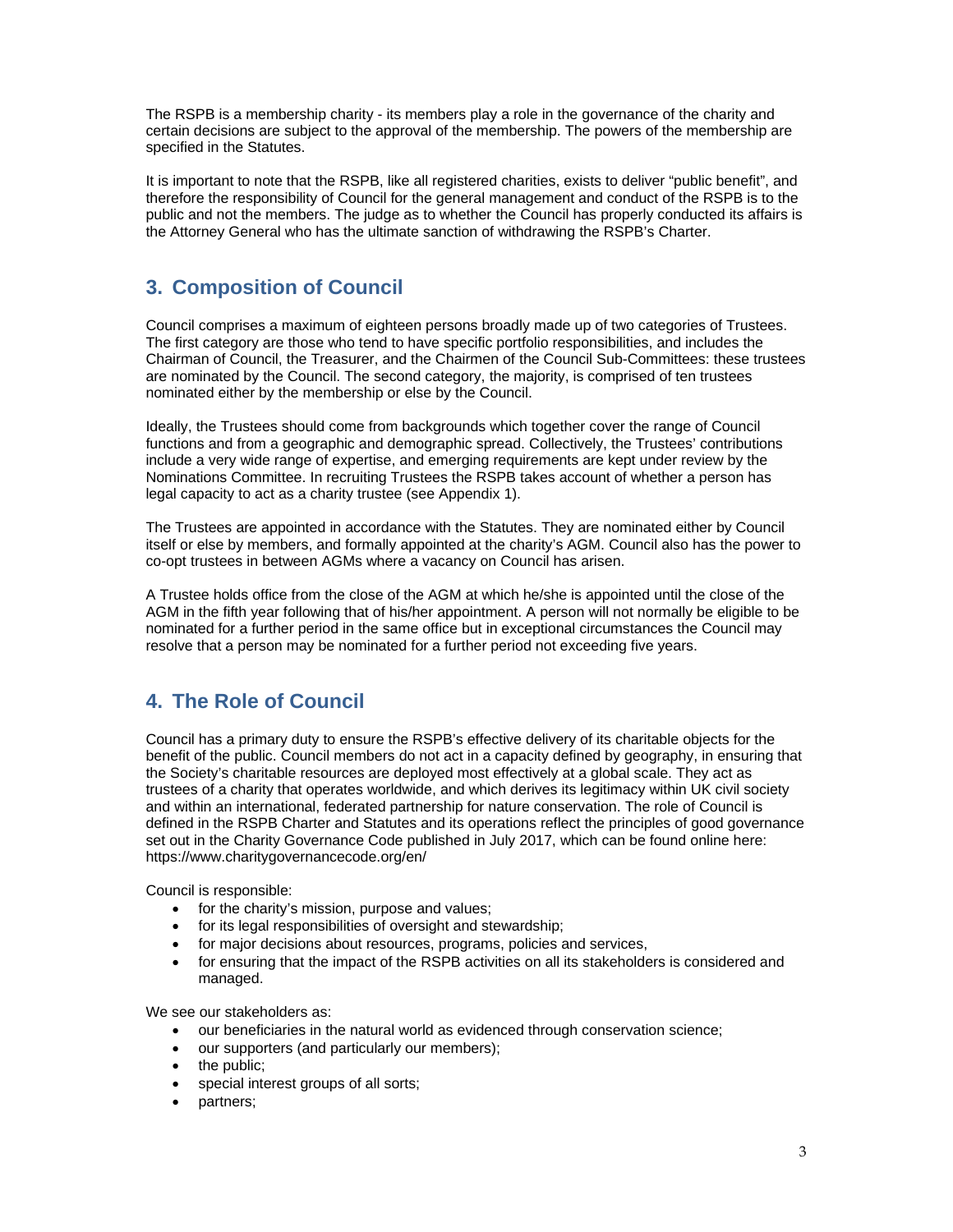- funders:
- our workforce (past, present and future).

## **4.1 Modes of operation**

Council operates in three modes: fiduciary mode (monitoring, review and assurance), strategic mode (contribution to and approval of strategies), and generative mode (consideration of long term trends and developments). The arrangement of its committees reflects these modes: committees with defined membership and quorum requirements (Finance and Audit, Nominations) tend to assist with fiduciary matters; committees with more open membership (including non-trustees) and quorum requirements tend to consider strategic and generative questions.

## **4.2 Delegation**

While Council manages the business of the RSPB, it may (and does)

- delegate to the Chief Executive the exercise of all the powers of the Society except for those that are reserved to the Council. ... The Chief Executive may delegate any of his/her duties, functions or tasks to Officers or staff of the Society (statute 4.2.4)
- delegate any of its functions to any [formally established] committee (statute 4.2.2.1).

## **4.3 Practical responsibilities and duties:**

- Compliance with the Charter & Statutes. These are available online and a copy is also provided to all Trustees.
- Awareness of the Charity Commission's core guidance on the legal duties of Trustees *("CC3: The Essential Trustee: what you need to know, what you need to do"*). This is available online and a copy is also provided to all Trustees.
- Participation in the regular business of RSPB Council, which:
	- Determines the medium/long term strategy for the RSPB as a whole and for the key components of the RSPB's work.
	- Agrees the annual budget and work priorities, as informed by the RSPB's Strategies, in consideration of the solvency, financial strength and efficiency of the organization.
	- Considers and approves policies.
	- Approves the positioning of the RSPB, where this influences the external image and perception of the RSPB by the public and its other audiences.
	- Takes decisions where long term legal commitments are made, e.g. land purchase.
	- Monitors performance against strategic goals and annual objectives.

See Section 6 below for how this work is done.

- Dealing with the appointment (and if necessary the dismissal) of the organisation's Chief Executive:
	- Supervision of the CEO is overseen by the Trustees but is delegated to the Chairman of Council. Arrangements are in place covering all normal aspects of a staff/manager relationship i.e. objectives, performance appraisal, remuneration, support & development. The remunerations procedure, discharged by the Chairman and the Treasurer, reviews the Chief Executive's remuneration taking into account factors such as performance and salaries paid in comparable organisations. Arising from this, Council is responsible for setting and reviewing the salary of the Chief Executive, who in turn is responsible for setting and reviewing the salaries of the Management Board.
- Setting and maintaining a framework of delegation and internal control:
	- Council must monitor what it has delegated to sub-committees and to management, both formally through annual review of work programmes, and through the Chairman's review of the performance of the Chief Executive and informally through individual Trustees' observation and contacts.
- Agreeing or ratifying all policies and decisions on matters which might create significant risk to the organisation - financial, reputational or otherwise: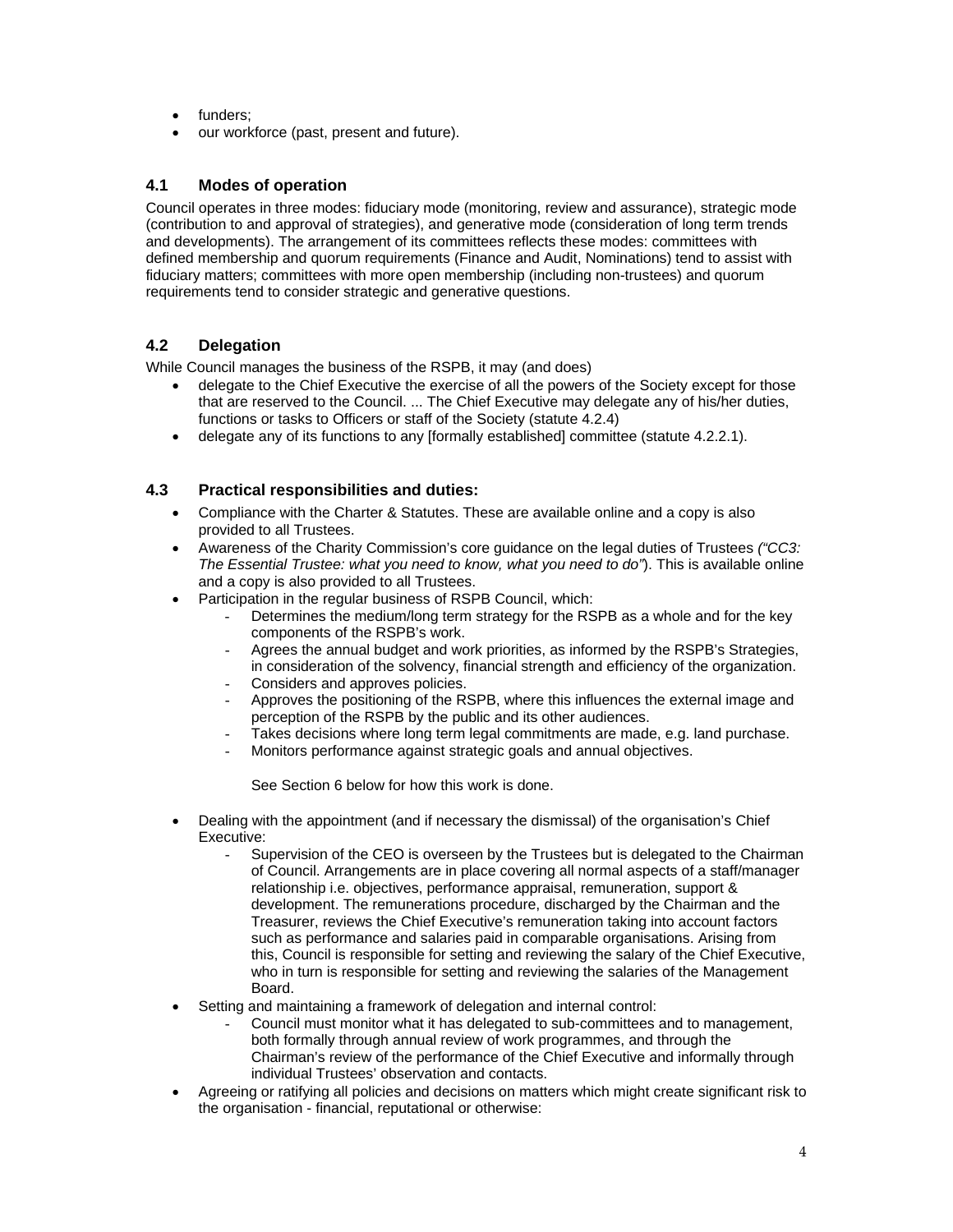Management Board maintains a comprehensive register of all risks that have the potential to undermine RSPB's capacity to deliver its objectives. This is reviewed annually and Council is invited to consider whether it is satisfied that all significant risks have been identified and are being managed satisfactorily.

# **5. Support and Delegation**

It is recognised that the Trustees generously give significant time and their expertise without financial benefit to themselves. Given the scale and scope of the RSPB, Council is supported in its role by various sub-committees and a range of specialists who are retained either permanently or on an 'as required' basis. Many tasks are of course also delegated to the Chief Executive and to other staff. Notwithstanding the reliance on such persons, ultimate accountability cannot be delegated so it is important that Council satisfies itself as to the efficacy of these arrangements.

## **5.1 Sub-Committees**

The Statutes allow Council to give to sub-committees "the power to resolve any matter that is not reserved to Council …". Some powers of Council cannot be delegated and in practice the committees will not usually make decisions but will make recommendations for Council to decide. Council is currently supported by three main sub-committees**,** each reporting directly to Council: Finance and Audit, Conservation, and Communications. There is also a Pensions advisory subcommittee, a Nominations Committee and a remuneration procedure, each accountable directly to Council. Policy and strategy are also influenced by the Country Advisory Committees.

The role of the Finance and Audit Committee is to review financial performance, the financial plan and the internal and external audit processes, to act as the conscience of the RSPB in probity terms, and to report on these to Council. It oversees contracted-out financial functions such as pensions and investment.

Conservation Committee formulates and approves the Society's conservation policy; considers and approves the annual conservation objectives, and monitors progress; considers and approves the land acquisition strategy and recommends to Council individual acquisitions and disposals.

The role of the Communications Committee is to consider and recommend to Council policies and strategies concerning the public reputation of the RSPB, its education activities and its communications, including the role and development of adult and junior membership, and to monitor progress.

There is also a Board of Pension Trustees which comprises Council members together with management and staff representation.

## **5.2 Staff**

Day-to-day running of the organisation is delegated to the Chief Executive who is in turn supported by a Management Board appointed by him/her, who are in turn supported by the rest of the RSPB's staff. Three key mechanisms enable Council to delegate in this way whilst retaining effective control:

- In brief, Council approves the corporate strategy. Work programmes and budgets are informed by this strategy and approved by Council. Outcomes are reported regularly to Council and in turn, used to inform subsequent work programmes, budgets and ultimately strategies.
- Terms of staff authority for entering into financial transactions are approved in principle by Council and operated within the RSPB Operating Framework, with relevant control measures in place (such as budgetary and expenditure control). The levels are reviewed annually and strike a balance between control and pragmatic delegation.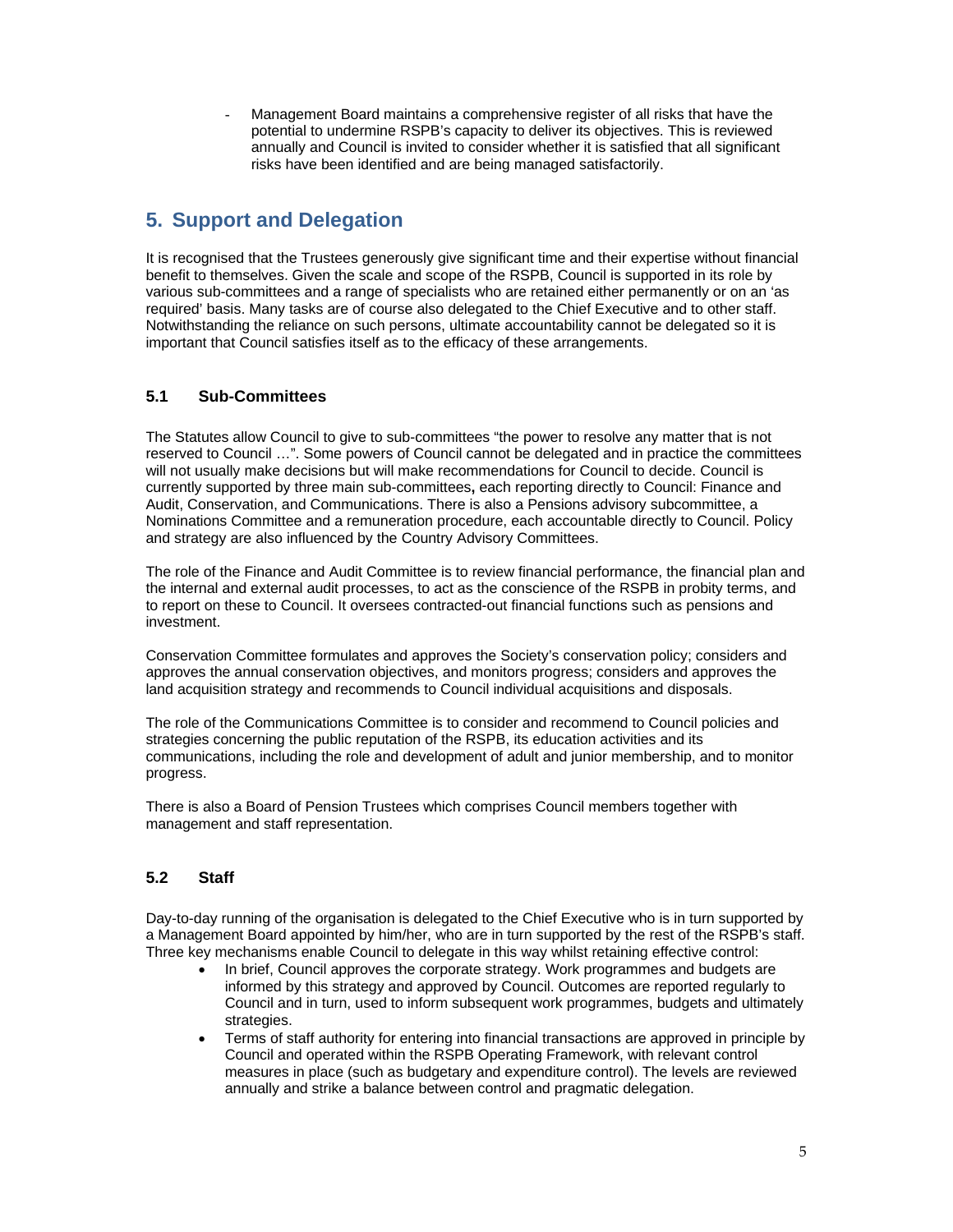Internal and external audit functions have formal reporting lines to Chairs of Council and of Finance and Audit. Their activities are steered by Council (in practice, Finance & Audit) to ensure the control mechanisms operate satisfactorily.

# **6. How the work of Council is done**

The Council's working methods have the aim of striking a suitable and productive balance between discussion of important issues of policy and monitoring of the RSPB's work.

## Regular meetings

Council and its committees operate to a schedule of quarterly meetings. All trustees are automatically members of both the Conservation and Communications committees, which currently meet on the same day as each other. As such, including Council meetings, all Trustees are expected to attend c.12 meetings (i.e. comprised in eight days) a year, along with the RSPB's Annual General Meeting and Members' day/weekend. They are also expected to attend an Induction Day when first appointed and relevant trustee training. If a Trustee sits on additional sub-committees, there will be additional meetings to attend.

## Keeping informed

Following initial induction, Council papers and periodic pre-meeting briefings are the most important means of Council members keeping up to date. Trustees are expected to read the papers provided for their meetings. Should a Trustee wish to know more, follow-up visits can be made to any part of the organisation – the Council Coordinator will make the necessary arrangements. There is also an annual Council Weekend hosted by one of the Country or Regional offices during which Council is able to meet staff on the ground and be briefed on a wide range of RSPB work. All Council members are invited (partners may also attend, charged on a cost-covering basis).

## **6.1 Decision making by Council**

The Statutes provide that decisions can be made by Council either:

- (i) in face to face meetings; or
- (ii) by conference call if all participants can hear each other; or
- (iii) by resolution in writing signed by all the trustees.

Decisions that fall to be taken by Council will normally be progressed in one of two ways:

- (i) Either staff will identify the need for a Council decision and will prepare a paper containing facts, background and choices together with a recommendation
- or
- (ii) Council will identify a need and ask the Chief Executive to have a paper prepared.

In their decision making, Council and Country Committee members have a duty to avoid, declare and manage any conflicts of interest in any matters being considered by Council. See Appendix 2 for the RSPB's "Guidance on conflicts of interests and the acceptance of gifts and hospitality".

Decisions made by Council tend to include: changes to the corporate structure or the composition of committees; strategic direction, annual strategy, financial strategy, annual financial plan, fundraising strategy, subscription rates, risk appetite; policy on ethics and values, remuneration, corporate social responsibility, fundraising, investment, financial reserves, pensions, conservation policy, positioning and matters of sensitivity, appointment of investment advisors and lawyers; the scheme of delegation; statutory filing, property disposals and acquisitions, litigation, and major campaigns. Conservation policy decisions are normally taken at Conservation Committee provided they are reported to the next Council meeting.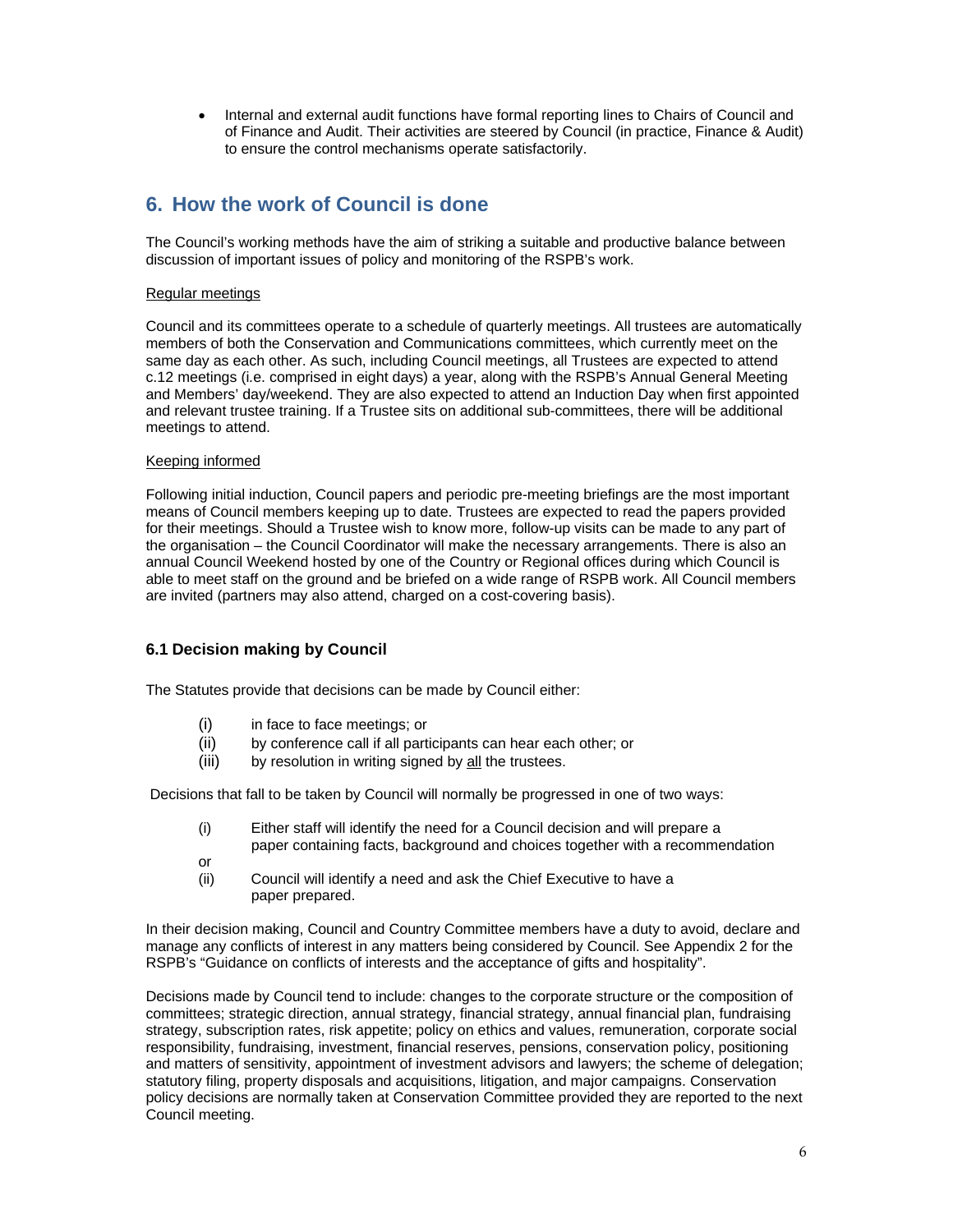#### Policy formulation

Where key policies and strategies are concerned, appropriate committees, and in particular the Country Advisory Committees, are usually asked to consider and give views on the overall broad principles at an early stage, with the staff then working up the policy in detail for final consideration. Timescales and the nature of particular policy areas may mean getting early views is not always possible.

#### **Monitoring**

Reports which present information in a concise format will permit Council or Committees to monitor how the Society is doing in achieving the objectives set for the year as part of the work programme process, internal and external volatility that might change the work programme, and any failures of process and control.

## Structure of papers

To help the Trustees in their reading and to enable discussion to be focused, papers provided to the Trustees will be structured to be as concise as the subject matter will permit, to begin with a summary of the content, and to have a clear statement of what Council is asked to note/discuss/decide/approve.

## **7. Financial benefits to Trustees**

Council Members do not receive remuneration for performance of their duties. Expenses such as travel and accommodation costs arising from the RSPB's business will be reimbursed, and Directors' and Officers' Liability Insurance will be purchased on their behalf (a summary of this policy can be requested).

## **8. Using Council Members' Skills**

Apart from the contribution that Council Members can make through the Committees, the RSPB welcomes the active engagement of Council members with particular skills beyond the scope of formal meetings in a voluntary capacity: for the avoidance of doubt, Trustees should make it clear when they are acting in the capacity of a Trustee, and when as another type of volunteer.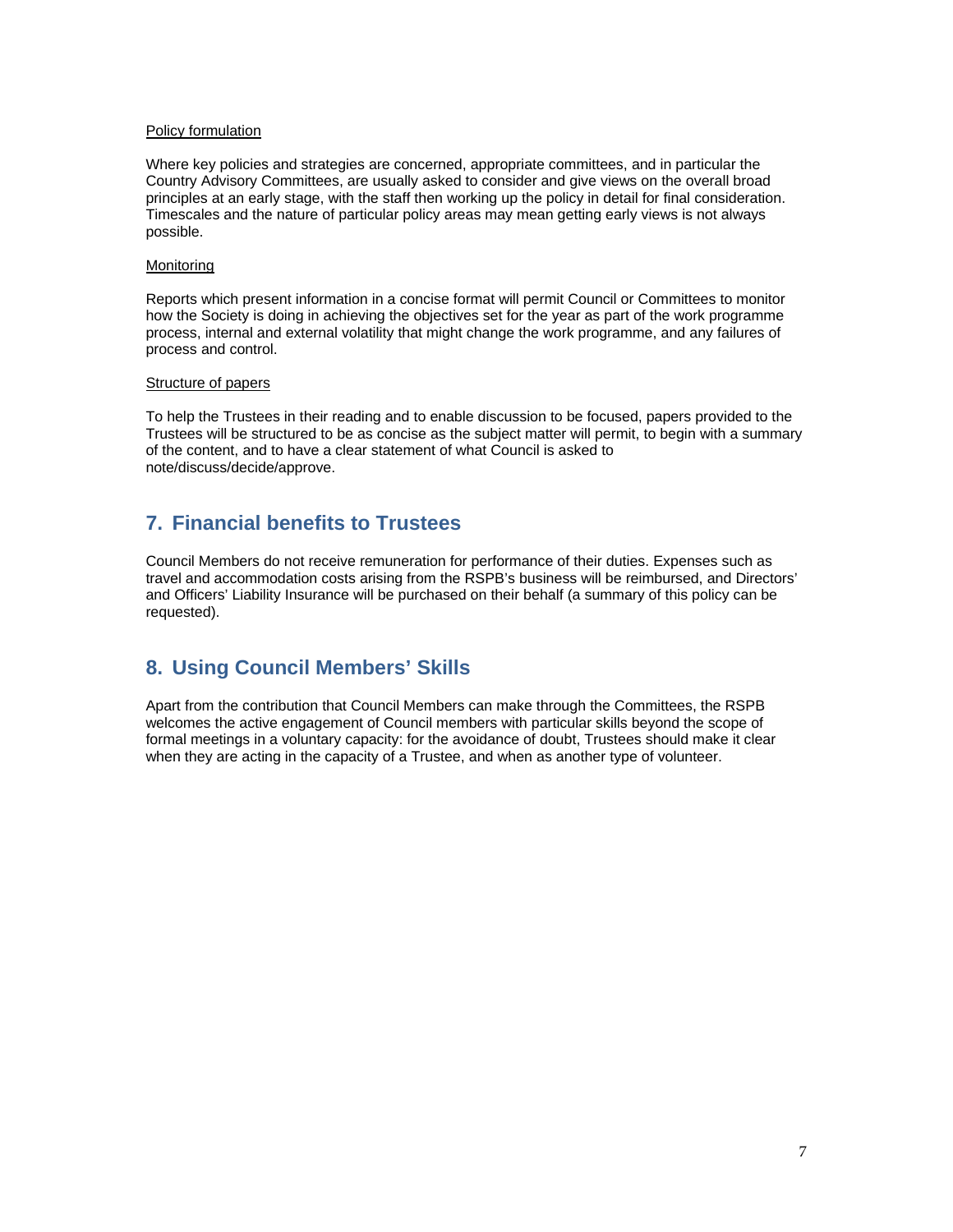# **Appendix 1 RSPB Governance Model**

The operation of Council reflects a hybrid structure (where ultimate control rests with Council working in concert with the membership as defined in the constitution), aiming to deliver the RSPB's charitable objects, manage the impact of the RSPB in support of those objects and on all its stakeholders by setting out the charity's broad goals and operating guidelines (within the context of external law and regulation), paying attention to stewardship of the charity's assets, major decisions about the deployment of resources, and deeper inquiry into the wider operating environment, while ensuring accountability to the public, to members, and to other interested groups.

| Council should be regarded as the RSPB's 'ultimate' third line of defence.                             |                                     |  |                                                   |  |  |  |  |
|--------------------------------------------------------------------------------------------------------|-------------------------------------|--|---------------------------------------------------|--|--|--|--|
| In fiduciary mode                                                                                      | In strategic mode                   |  | In generative mode                                |  |  |  |  |
| Aside from reserved matters,                                                                           | Council should contribute to        |  |                                                   |  |  |  |  |
| Council should have four                                                                               | strategy by agreeing the method     |  |                                                   |  |  |  |  |
| thematic areas for monitoring                                                                          | RSPB uses to develop strategy;      |  |                                                   |  |  |  |  |
| and review: strategic outcomes;                                                                        | by contributing knowledge           |  |                                                   |  |  |  |  |
| risk, opportunity and appetite,                                                                        | about the external operating        |  |                                                   |  |  |  |  |
| culture and values, significant                                                                        | environment (including at a         |  |                                                   |  |  |  |  |
| failures of process and control                                                                        | local level); by acting as a wise   |  |                                                   |  |  |  |  |
| (by exception).                                                                                        | counsellor and a 'critical friend'; |  |                                                   |  |  |  |  |
|                                                                                                        | and by final approval of the        |  |                                                   |  |  |  |  |
|                                                                                                        | strategy.                           |  |                                                   |  |  |  |  |
|                                                                                                        |                                     |  |                                                   |  |  |  |  |
| Approval of policies should normally be limited to positioning, ethics and values, conservation policy |                                     |  |                                                   |  |  |  |  |
| and matters of sensitivity.                                                                            |                                     |  |                                                   |  |  |  |  |
| Appropriate committees                                                                                 |                                     |  | Council committees should                         |  |  |  |  |
| oversee financial and                                                                                  |                                     |  | participate in generative                         |  |  |  |  |
| investment performance,                                                                                |                                     |  | thinking, jointly with the                        |  |  |  |  |
| fundraising profitability and                                                                          |                                     |  | officers of the charity, engaging                 |  |  |  |  |
| conduct, contribution to public                                                                        |                                     |  | in deeper inquiry, exploring                      |  |  |  |  |
| benefit, audit, health and safety,                                                                     |                                     |  | values, optional courses, new                     |  |  |  |  |
| environmental performance,                                                                             |                                     |  | ideas and root causes (for long                   |  |  |  |  |
| and financial reports.                                                                                 |                                     |  | term external and internal                        |  |  |  |  |
| Committees report on their                                                                             |                                     |  | trends).                                          |  |  |  |  |
| proceedings to Council.                                                                                |                                     |  |                                                   |  |  |  |  |
| Council delegates the development of strategy                                                          |                                     |  | Council delegates the assessment of the impact of |  |  |  |  |
| and the day-to-day running of the organization                                                         |                                     |  | its proposed policies on its stakeholders to its  |  |  |  |  |
| to the Chief Executive and in turn to the Directors                                                    |                                     |  | committees, jointly with officers.                |  |  |  |  |
| via the Management Board, and to the workforce.                                                        |                                     |  |                                                   |  |  |  |  |
| Council will use formal and informal visits, conversations with staff, volunteers and members and      |                                     |  |                                                   |  |  |  |  |
| formal papers and presentations to keep itself informed. Such papers will be appropriately flagged     |                                     |  |                                                   |  |  |  |  |
| and tabled so as to help identify their purpose.                                                       |                                     |  |                                                   |  |  |  |  |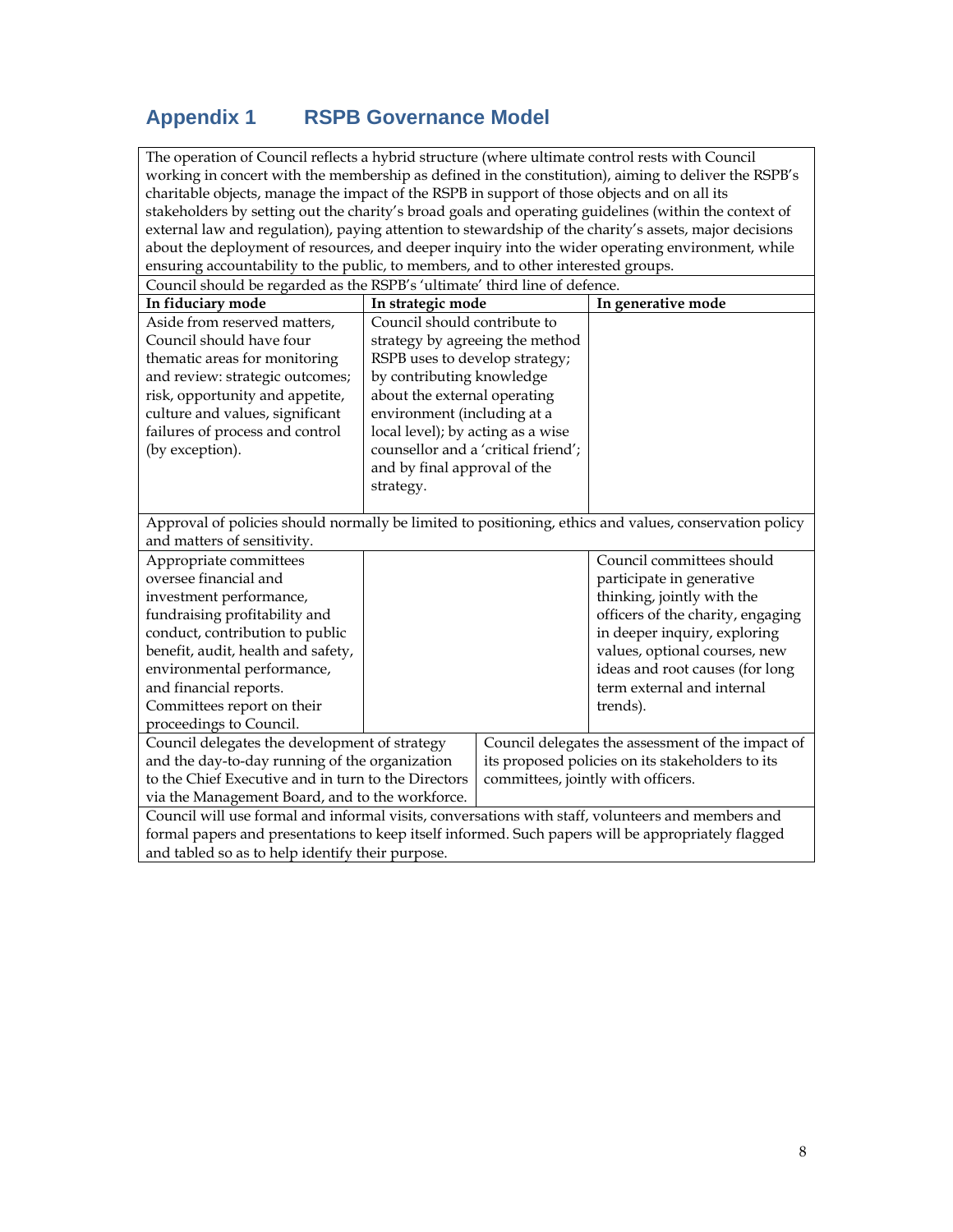# **Appendix 2 Appointment process for RSPB Council: key stages**

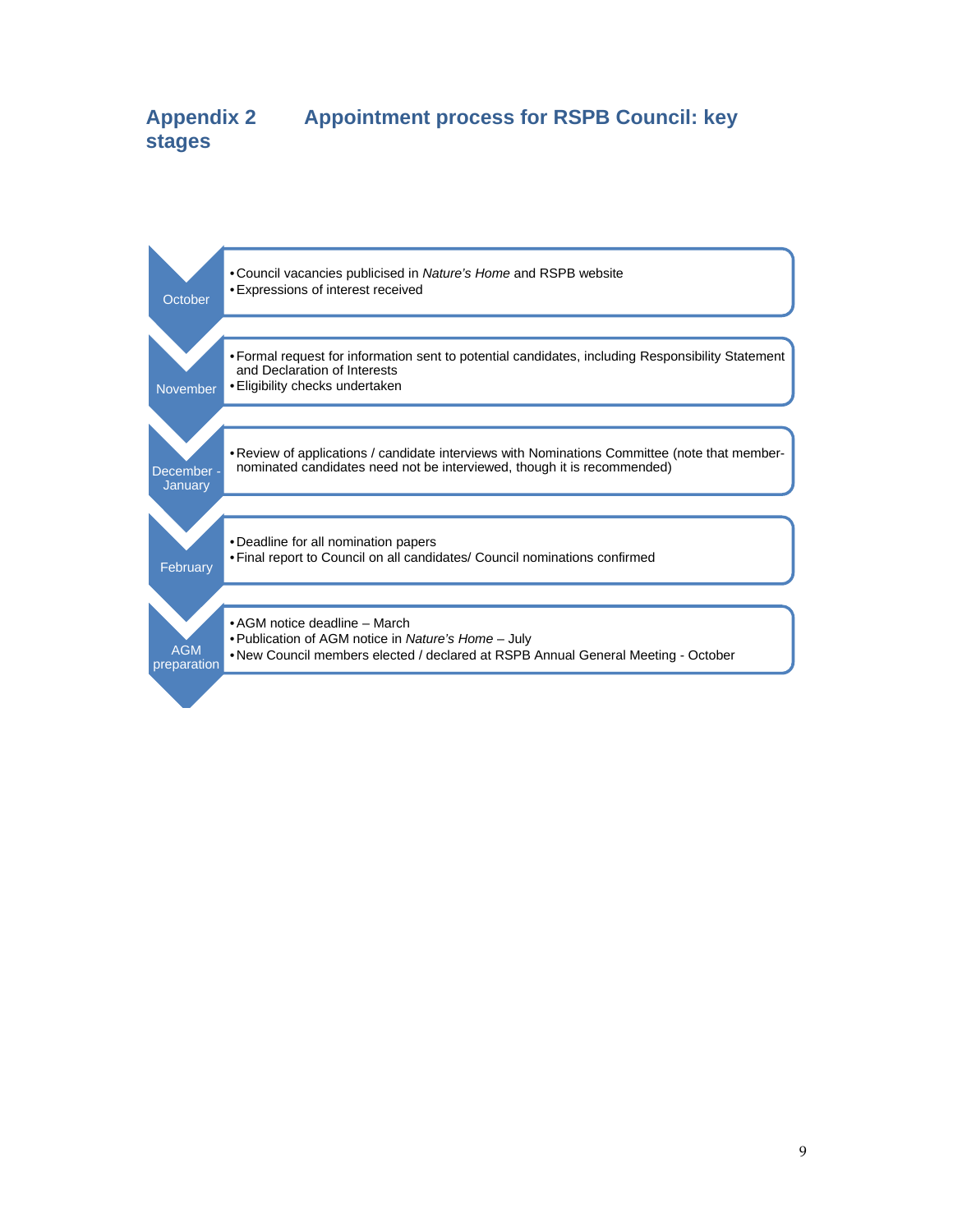# **Appendix 3 Capacity to Serve as a Trustee of the RSPB**

The following circumstances either will or could prevent a person from legally being able to act as a Trustee. Not all of these circumstances will be an absolute legal bar to appointment, but would need to be considered carefully to protect the RSPB and the prospective Trustee. As such, all prospective Trustees are required to notify the Council Coordinator if any of the following circumstances apply.

- **1.** You have been convicted of any of the following offences, unless that conviction is a spent conviction for the purposes of the Rehabilitation of Offenders Act 1974.
	- Any offence involving dishonesty or deception
	- An offence to which Part 4 of the Counter-Terrorism Act 2008 applies (see sections 41 to 43 of that Act).
	- An offence under section 13 or 19 of the Terrorism Act 2000 (wearing of uniform etc, and failure to disclose information).
	- A money laundering offence within the meaning of s.415 of the Proceeds of Crime Act 2002.
		- An offence under any of the following provisions of the Bribery Act 2010
			- section 1 (bribing another person)
			- section 2 (offences relating to being bribed).
			- section 6 (bribery of foreign public officials),
			- section 7 (failure of commercial organisations to prevent bribery).
	- An offence under section 77 of the Charities Act 2011 (contraventions of orders relating to the suspension of trustees etc. and appointment of interim managers).
	- An offence of
		- misconduct in public office.
		- periury.
		- perverting the course of justice.
	- An offence which has been superseded (directly or indirectly) by an offence specified above.
	- In relation to any of the above offences:
		- an offence of attempt, conspiracy or incitement to commit the offence:
		- an offence of aiding, abetting, counselling or procuring the commission of the offence;
		- an offence under Part 2 of the Serious Crime Act 2007 (encouraging or assisting) in relation to the offence.
- **2.** You have been made bankrupt or sequestration of your estate has been awarded and (in either case)—
	- You have not been discharged, or
	- You are the subject of a bankruptcy restrictions order or an interim order.
- **3.** You have made a composition or arrangement with, or granted a trust deed for, creditors and have not been discharged in respect of it.
- **4.** You have been removed as a trustee, charity trustee, officer, agent or employee of a charity by an order made by the Charity Commission for England and Wales under section 79(4) or by the Charity Commission for England and Wales or the Charity Commissioners for England and Wales under a relevant earlier enactment (as defined by section 179(5)), or by the High Court, on the ground of any misconduct or mismanagement in the administration of the charity for which you were responsible or which you knew of and failed to take any reasonable step to oppose, or which your conduct contributed to or facilitated.
- **5.** You have been removed, under s.34(5)(e) of the Charities and Trustee Investment (Scotland) Act 2005 (asp 10) (powers of the Court of Session) or the relevant earlier legislation (as defined by s.179(6) of Charities Act 2011), from being concerned in the management or control of any body.
- **6.** You are subject to
	- a disqualification order or disqualification undertaking under the Company Directors Disqualification Act 1986 or the Company Directors Disqualification (Northern Ireland) Order 2002 (S.I. 2002/ 3150 (N.I.4)), or
	- an order made under section 429(2) of the Insolvency Act 1986 (disabilities on revocation of county court administration order).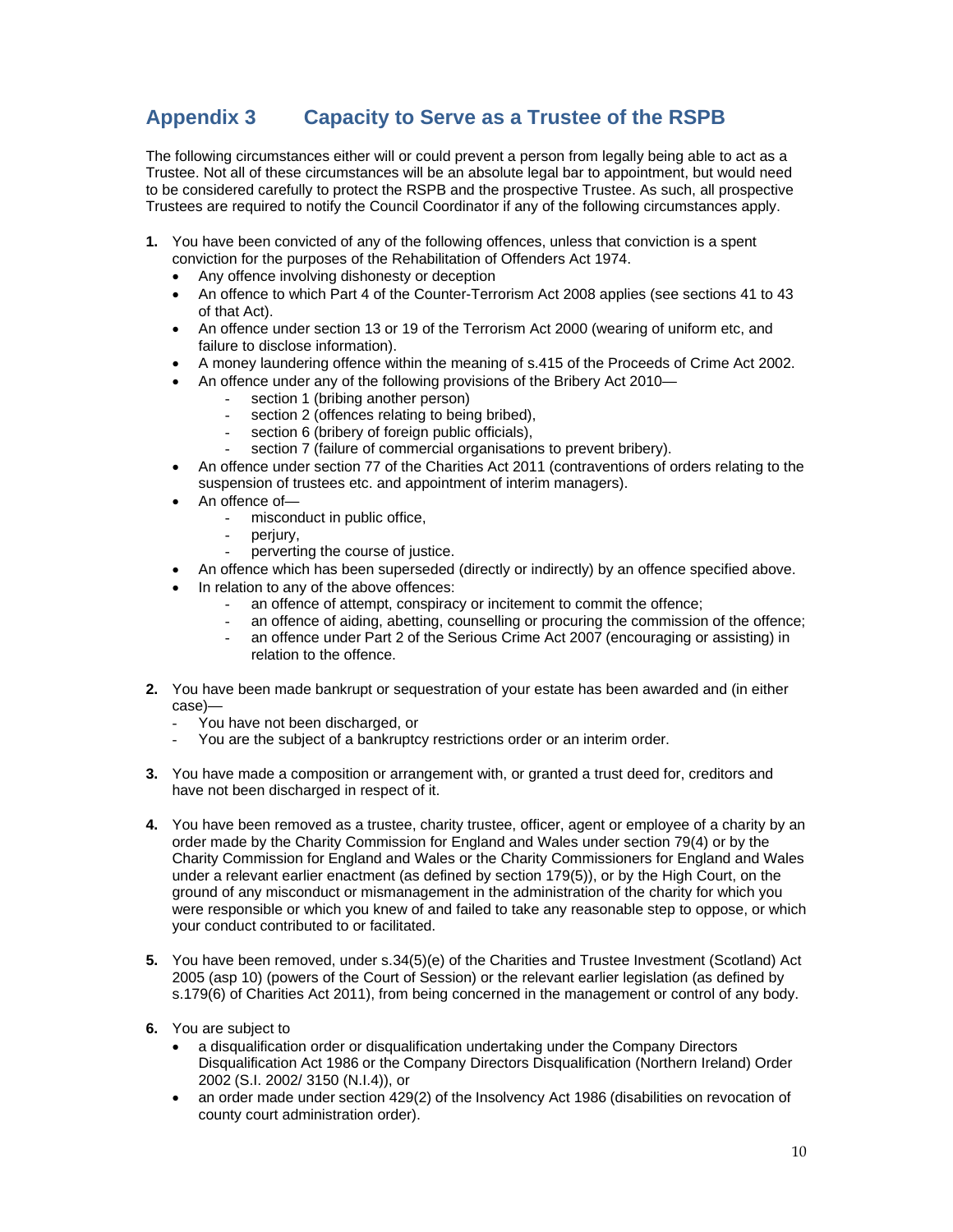- **7.** You are subject to
	- (a) a moratorium period under a debt relief order under Part 7A of the Insolvency Act 1986;
	- or (b) a debt relief restrictions order or interim order under Schedule 4ZB to that Act.
- **8.** You have been found to be in contempt of court under Civil Procedure Rules for—
	- (a) making a false disclosure statement, or causing one to be made, or
	- (b) making a false statement in a document verified by a statement of truth, or causing one to be made

(Unless, if it had been a conviction for which you were dealt with in the same way, would be a spent conviction for the purposes of the Rehabilitation of Offenders Act 1974)

- **9.** You have been found guilty of disobedience to an order or direction of the Charity Commission of England and Wales on an application to the High Court under s. 336(1) of the Charities Act 2011.
- **10.** You are a designated person for the purposes of—
	- Article 1 of the Terrorist Asset-Freezing etc Act 2010, or
	- the Al-Qaida (Asset-Freezing) Regulations 2011.
- **11.** You are subject to the notification requirements of Part 2 of the Sexual Offences Act 2003.
- **12.** You have been disqualified by the Charity Commission of England and Wales under Section 181A of the Charities Act 2011.
- **13.** You have been cautioned for a disqualifying offence against a charity or involving the administration of a charity.
- **14.** Under the law of a country or territory outside the United Kingdom you have been convicted in respect of an offence against a charity or involving the administration of a charity, and the act which constituted the offence would have constituted a disqualifying offence if it had been done in any part of the United Kingdom.
- **15.** You have been found by Her Majesty's Revenue and Customs not to be a fit and proper person to be a manager of a body or trust, for the purposes of paragraph 4 of Schedule 6 to the Finance Act 2010 (definition of charity for tax purposes), and the finding has not been overturned.
- **16.** You do not satisfy HMRC's "Fit and Proper Persons Test" (see HMRC help sheet)
- **17.** You were a trustee, charity trustee, officer, agent or employee of a charity at a time when there was misconduct or mismanagement in the administration of the charity, and-
	- You were responsible for the misconduct or mismanagement,
	- You knew of the misconduct or mismanagement and failed to take any reasonable step to oppose it, or
	- your conduct contributed to or facilitated the misconduct or mismanagement.
- **18.** You were an officer or employee of a body corporate at a time when the body was a trustee or charity trustee for a charity and when there was misconduct or mismanagement by it in the administration of the charity, and
	- you were responsible for the misconduct or mismanagement,
	- you knew of the misconduct or mismanagement and failed to take any reasonable step to oppose it, or
	- your conduct contributed to or facilitated the misconduct or mismanagement.
- **19.** You lack the mental capacity to manage your own affairs.
- **20.** You consider that any other past or continuing conduct of yours, whether or not in relation to a charity, is damaging or likely to be damaging to public trust and confidence in charities generally or in the RSPB.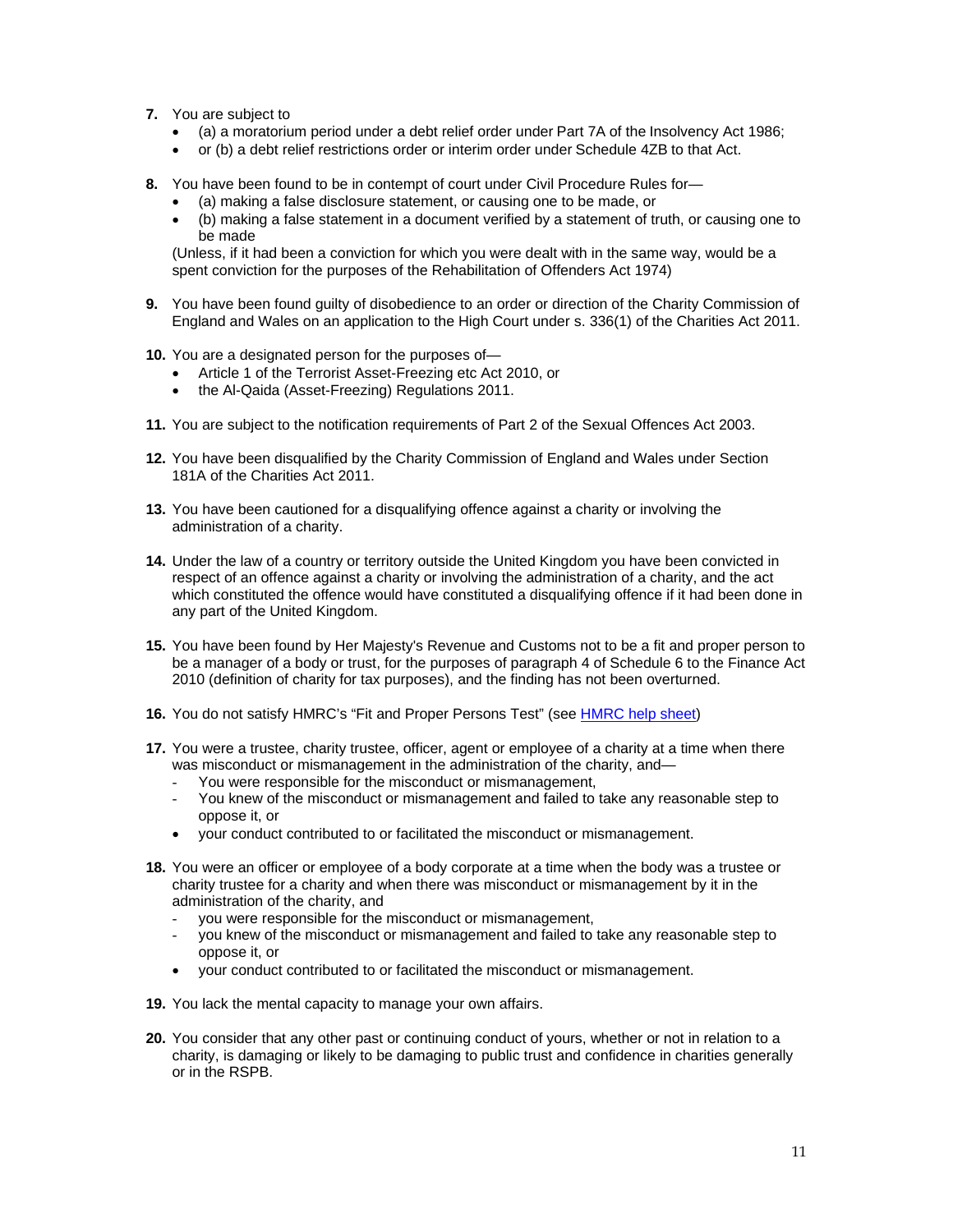# **Appendix 4 Guidance on Conflicts of Interest, the Registration of Interests and the Acceptance of Gifts and Hospitality**

## *Conflicts of Interest*

Trustees have a legal obligation to act in the best interests of the RSPB and in accordance with the RSPB's Charter and Statutes. Therefore they have a duty to declare and manage "conflicts of interest". In law, trustees must avoid putting themselves in a position where their duty to act only in the best interests of the charity could conflict with any personal interest they may have. A "Conflict of interest" is any situation in which a Trustee's personal interests or loyalties could, or could be seen to, prevent them from making a decision in the best interests of the Charity. Such conflicts may create problems as they can:

- Inhibit free discussion
- Result in decisions or actions that are not in the interest of the RSPB
- Risk the impression that the RSPB has acted improperly

The existence of a conflict of interest does not indicate that anyone is at fault. However, it is important to identify conflicts so that they can be managed appropriately and do not prevent decisions being made in the best interests of the charity.

In some circumstances a conflict of interest will be so significant that the RSPB may determine it is not in the best interests of the charity to appoint a particular prospective Trustee.

#### *Registration of interests*

One key way that conflicts are identified is by the Trustees and prospective Trustees completing the Declaration of Interests form.

To protect both the RSPB and the individuals from the appearance of impropriety, all the Trustees must register their interests using this Declaration. Likewise, non-Council Committee members and senior staff members are asked to register their interests because they will influence decisions on important issues.

## *What constitutes an interest?*

Details of the types of interests to be registered are shown on the attached form. Interests can be those that result in both financial and non-financial benefit, and also where no benefit arises to a Trustee but there is a loyalty (for instance to a trustee's employer or another charity of which they are a trustee).

For the purposes of identifying conflicts or potential conflicts of interest, the interests of a "connected person" are treated as your own. This is because it could be argued that you will receive indirect benefit from the arrangement. The law defines a "connected person" as including:

- an immediate member of your family (a child, stepchild, parent, grandchild, grandparent, sibling, spouse, civil partner or any person living with you as your partner);
- a business partner of you or your family;
- an institution including a trust, controlled by you, your family or your business partner or a combination of those people;
- a corporate body, including a company, in which you, your family or your business partner or a combination of those people have a "substantial interest" – i.e. one fifth or more of the nominal value of the share capital or voting rights;
- In relation to some transactions the romantic or business partners of your family.

A contract to supply goods and services to an RSPB subsidiary should be treated as if it were directly with the RSPB.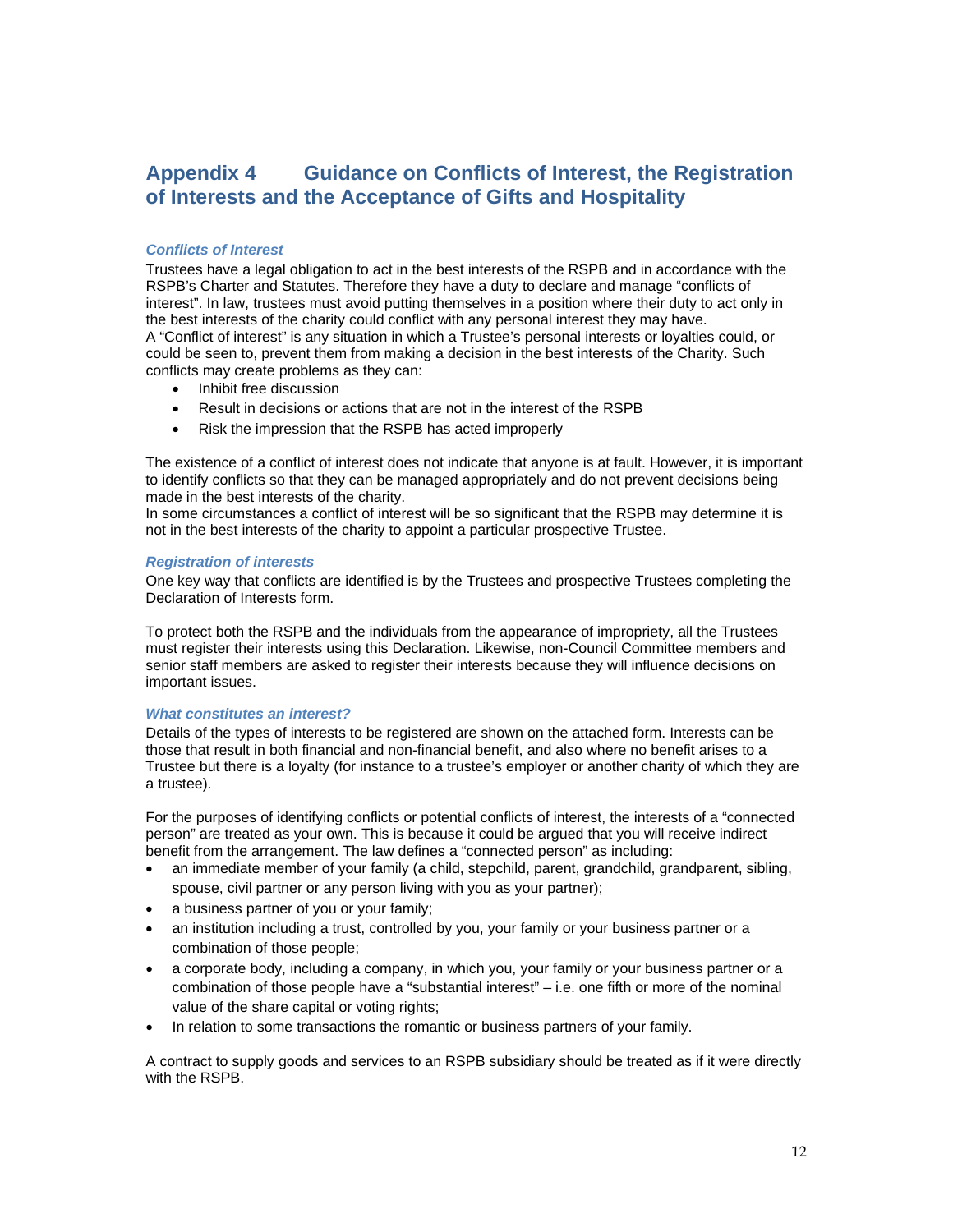If you are not sure what to declare, or whether/when your declaration needs to be updated, please err on the side of caution. As a guide, consider whether the public or members of the RSPB might consider that your judgement on an issue would be affected by your interest. If you would like to discuss the matter further, please contact the Council Coordinator on 01767 693208 for guidance.

The information that you provide will be recorded on a Register of Interests, which is maintained by the Council Coordinator.

To be effective, the Register of Interests needs to be updated at least annually and when any changes occur. It is the responsibility of the individual trustee to notify the Council Coordinator when changes occur and to review their interests annually when reminded by the Council Coordinator.

Further guidance is provided by the Charity Commission in their document "Conflicts of Interest: a guide for charity trustees" (May 2014).

#### *Data Protection*

The information that you provide on the Declaration of Interests Form will be processed in accordance with the data protection principles set out in the Data Protection Act 1998. The information will be copied onto a Register of Interests, which will need to be updated as changes in your circumstances occur and also reviewed on an annual basis. The purpose of the RSPB collecting this information is to assess whether potential conflicts of interest could affect the suitability of candidates for trusteeship and, for those who are appointed, to identify, monitor and manage conflicts of interest and potential conflicts of interest so that Council and committee members demonstrably act in the best interests of the RSPB. The information will be shared only as required for those purposes, including but not limited to the RSPB's legal advisors and auditors, the Council Coordinator and the Chairs of Council and its committees as required. The information will not be used for any other purpose unless your consent is obtained, except as required by law, where the RSPB can pass on personal data without consent for example for the purpose to prevent and detect crime, and as required by appropriate regulators of the RSPB. The information will be held securely and if you are not appointed will be deleted unless required for the RSPB's records.

If you have any questions about how the information you provide on the Declaration of Interest Form will be used please contact the Council Coordinator in first instance.

## *What to do if you face a conflict of interest*

Even if you have registered an interest, you are still obliged to declare any interest that you have in a matter under discussion at a meeting at which you are or will be present, or for which you might see the papers. You should do this as soon as you become aware of a potential conflict, ideally before the meeting. An opportunity to declare and note an interest in specific areas is provided at the start of each Council and committee meeting. If another trustee or the Council Coordinator are aware of your interest and you do not declare it, they must raise the issue.

In any matter in which it is possible that a conflict of interest will arise, you are not permitted to vote on such a matter or to influence any decision or count towards the quorum of that decision. You should also leave the room during the discussion of that item of business, unless invited to remain for such a part of the meeting as, in the view of the other Council Members, is necessary to inform the discussion (Statute 4.9.6).

However, the requirement to declare an interest does not prevent you from participating in discussions where the benefit you might receive is enjoyed by all members of the RSPB or a significant number of others.

The Council Coordinator or Committee Secretary will record all declarations of interest made at a meeting within the minutes of that meeting together with the actions taken to manage the conflict of interest.

#### *Interests in matters determined outside of a meeting of Council*

Decisions about matters in which you have an interest will often be taken outside of a meeting of Council. Clearly, it would be inappropriate to attempt to influence those decisions.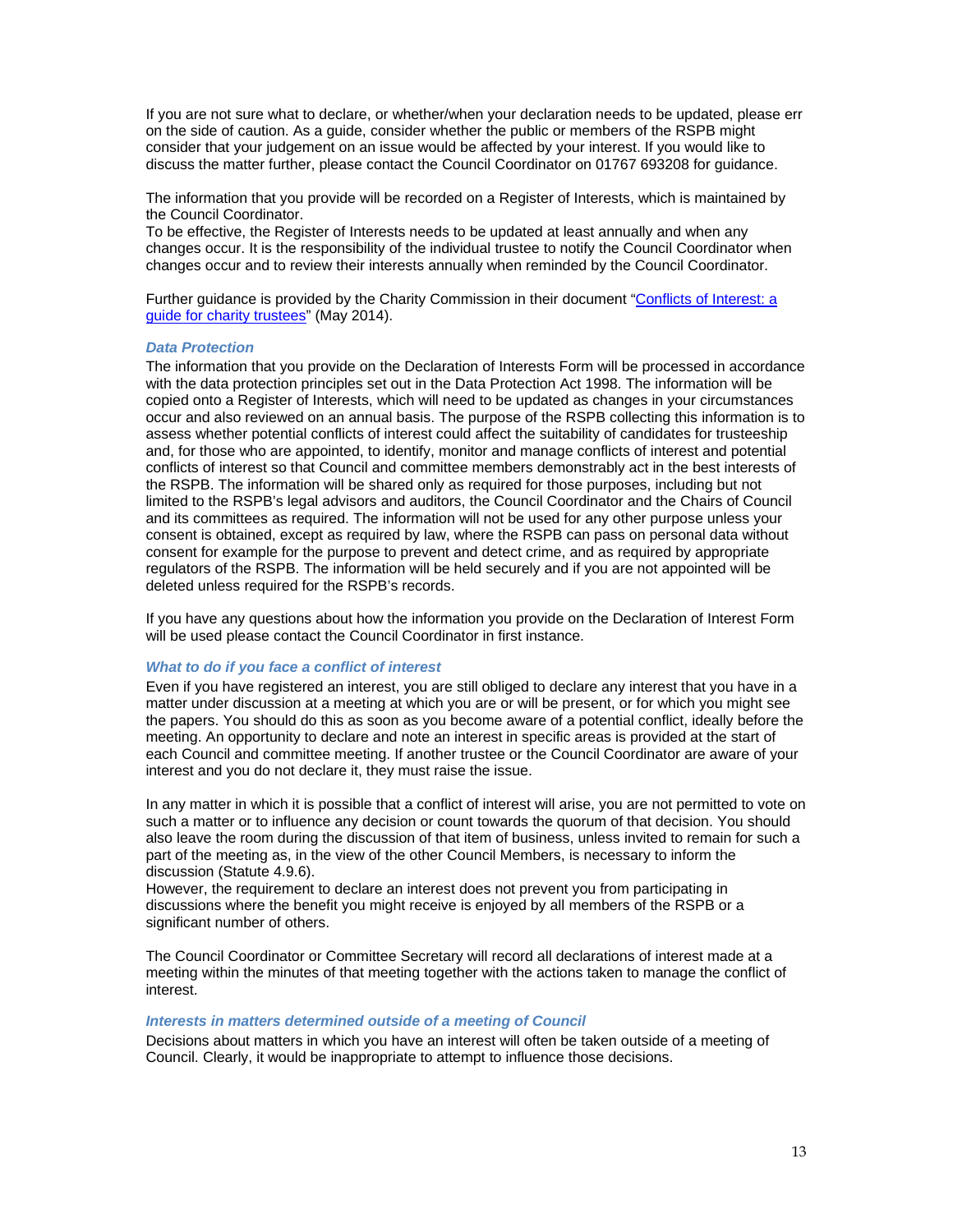## *Gifts and Hospitality*

It is rare for Council Members to accept a gift or hospitality in connection with their role with the RSPB save for that received in direct connection with their work for the RSPB (e.g. attending a dinner with the objective of promoting specific RSPB interests to fellow diners). Where the actual or estimated value is in excess of £75, details should be provided in writing to the Council Coordinator who will maintain a record of these.

#### *Other benefits*

Trustees are not legally permitted to obtain a benefit from their charity, directly or indirectly, unless they have adequate legal authority to do so either through the RSPB's Statutes or through general charity legislation such as the Charities Act 2011 or through express Charity Commission consent. The RSPB's Statutes permit trustees to benefit in limited circumstances, for instance through sale of assets to the charity, but only if specific conditions are met. One such condition is that the trustee's interest is properly declared and managed in accordance with the Statutes. Relevant provisions of the Charities Act 2011 would also have to be complied with. For these purposes, a "trustee benefit" is considered by the Charity Commission for England and Wales to be "any instance where money, or other property, goods or services, which have a monetary value, are received by a trustee from the charity." Benefits to connected persons such as family members and connected businesses should be treated as a benefit to the trustee.

Trustees are reminded that payments or other benefits granted to them, including those to connected persons need the specific approval of Council before they are made or any contract giving rise to such payment is entered into. The trustee should inform the Council Coordinator promptly of such an issue, so that the RSPB will be able to ensure that any conflicts of interest are dealt with appropriately and consider whether the benefit meets the conditions to be legally authorised.

#### *Recording of Trustee interests in the Annual Report and Financial Statements*

The RSPB is legally required to record in its annual report and financial statements the details of any payment or benefit that a trustee receives from a contract to supply goods or services to the RSPB or its trading companies. Other material benefits that a trustee receives from the RSPB will also usually need to be recorded.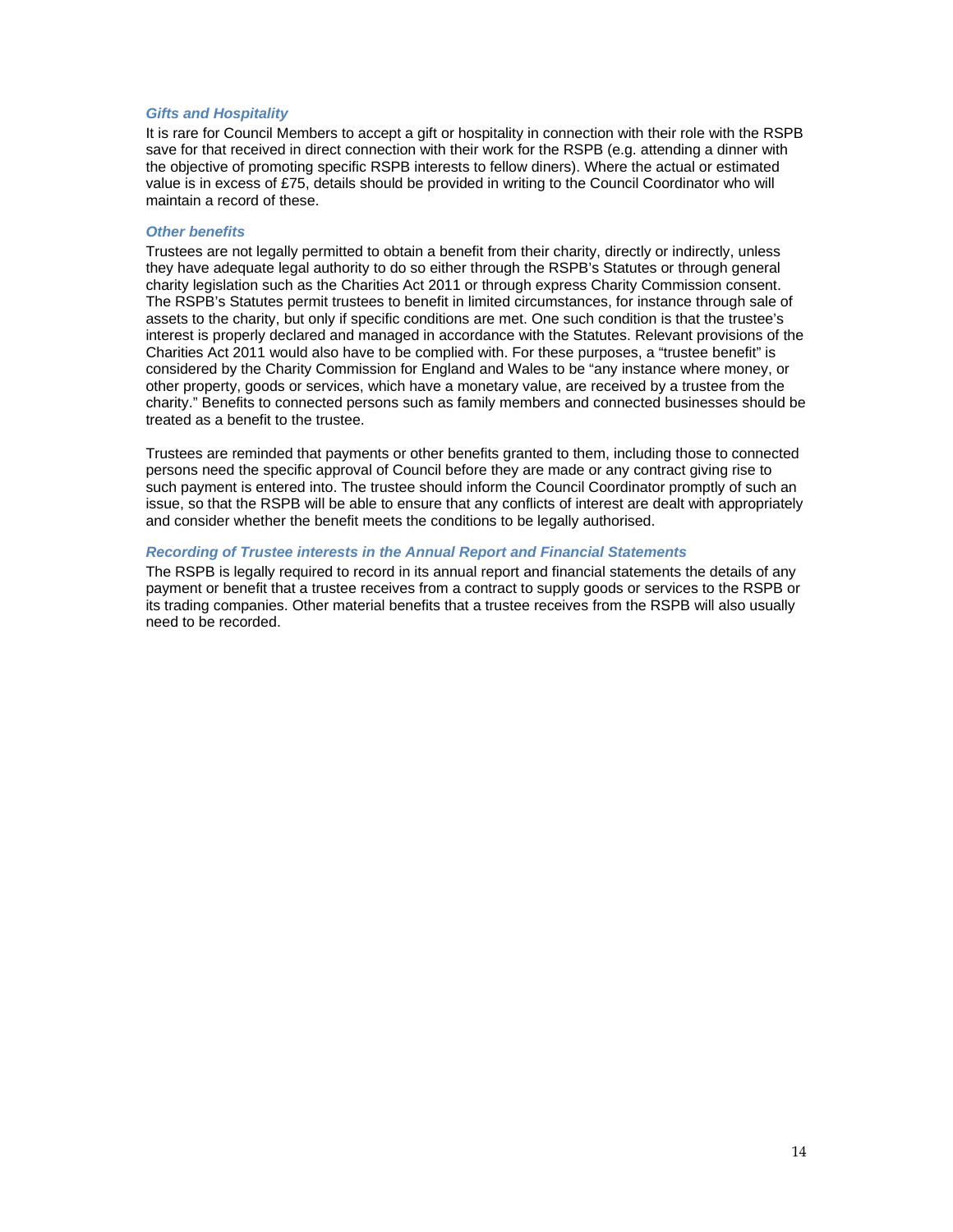

# **RSPB Declaration of Interests/Related Party** Appendix 5<br>Transactions

Name (please print) …….……………………………………………………………………….

As a Trustee/non-Council committee member of the RSPB, I disclose the following **interests**:

| <b>Category of Interest</b>                                                                                                           | <b>Details of your interest</b> |
|---------------------------------------------------------------------------------------------------------------------------------------|---------------------------------|
| Current employment and any previous<br>employment (including consultancies) in<br>which you continue to have a financial<br>interest. |                                 |
| Appointments (voluntary or otherwise) e.g.<br>trusteeships, directorships, local authority<br>memberships, tribunals etc.             |                                 |
| Membership of any professional bodies,<br>special interest groups or mutual support<br>organisations.                                 |                                 |